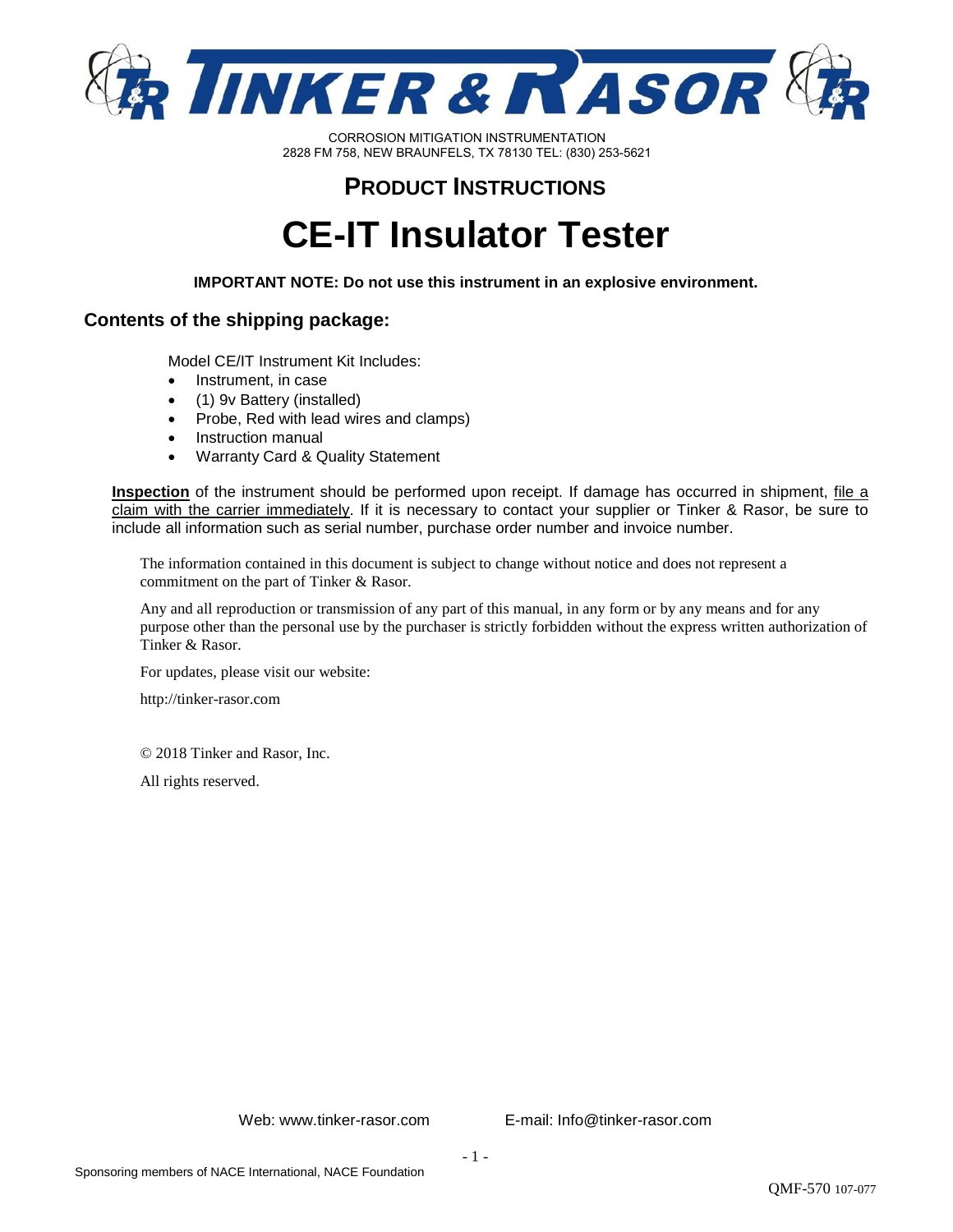

# **PRODUCT INSTRUCTIONS**

**IMPORTANT NOTE: Do not use this instrument in an explosive environment.** 

### **1. INFORMATION BULLETIN**

The Model CE-IT Insulator Tester is fully automatic and highly sensitive electronic instrument designed to test the effectiveness of buried pipeline insulators. The CE-IT can also be used to determine isolation condition of pipelines in road crossing casings.

The Model CE-IT circuit automatically adjusts to the voltage polarity present on the underground piping system under test. A read out of the test results are displayed in English on the LCD meter:

**GOOD**: This is displayed when the Model CE-IT determines that the electrical load placed on the pipe on either side of the isolator is not leaking from one side to the other, so it is able to build a capacitive load, and therefore determines that the isolator is effective.

**BAD INPUT SHORT**: This is displayed when the Model CE-IT determines that the electrical load placed on the pipe on either side of the isolator is leaking from one side to the other, so it is not able to build a capacitive load, and therefore determines that the isolator is not effective.

**BAD INPUT OPEN**: This is displayed if the Model CE-IT is not able to electrically load one or both sides of the isolator. This result indicated a broken lead wire to one or both sides of the isolator on the pipe system under test.

The entire testing procedure is complete in less than 30 second and audible signal alerts the operator when test cycle is completed. Although the Model CE-IT is equipped with power start switch, the instrument will automatically shut off in 10 minutes if not in use, to conserve batteries.

The Model CE-IT is factory calibrated, ready to use and requires no field adjustments.

#### **Functional Features:**

- Senses external polarity
- Matches external polarity
- Sense external voltage
- Matches internal voltage reference with external voltage
- Sends charging voltage
- Senses flowing current throughout the testing cycle
- Gives result of test considering the above tested parameters
- Expected battery life exceeds 50 hours

Web: www.tinker-rasor.com E-mail: Info@tinker-rasor.com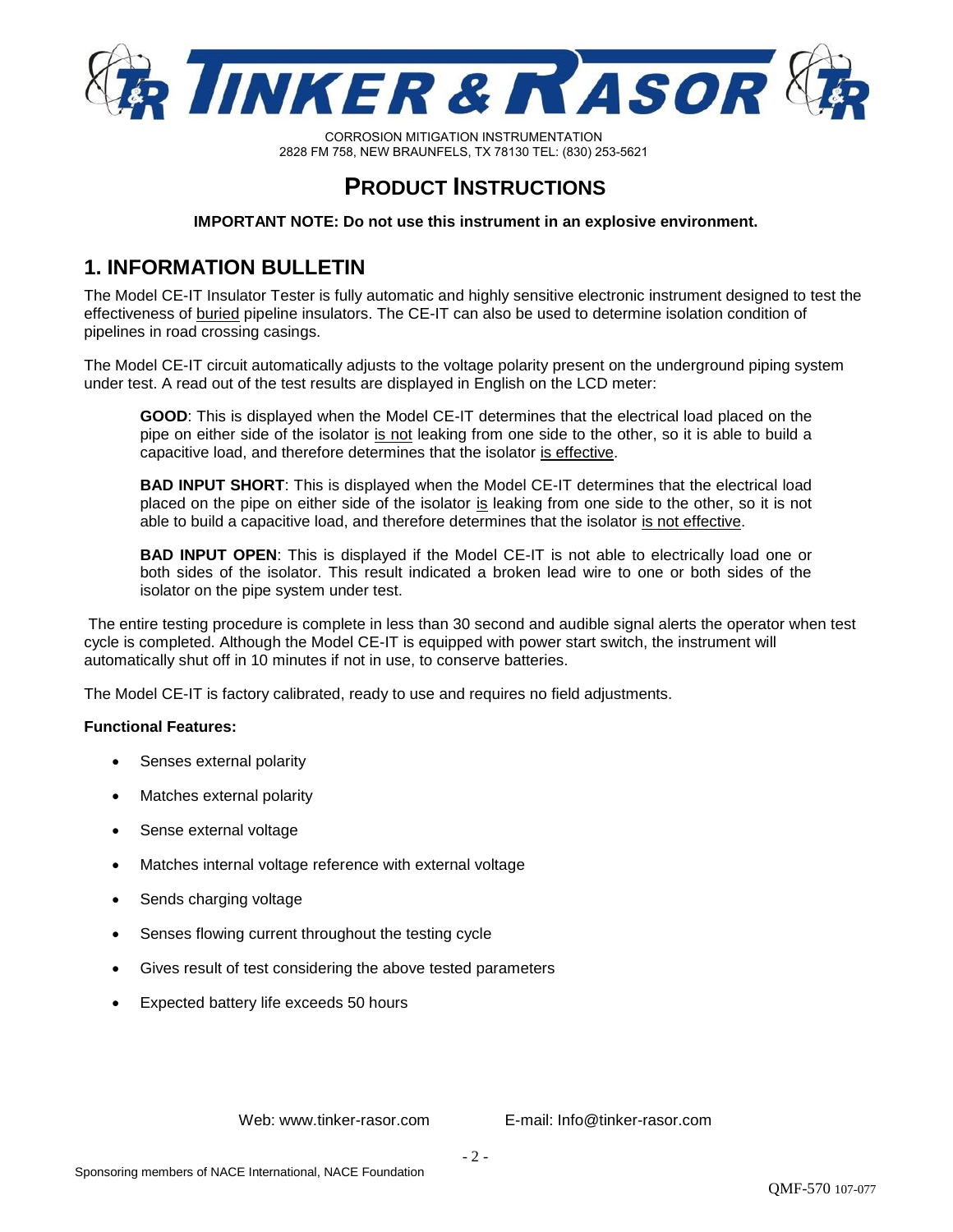

### **PRODUCT INSTRUCTIONS**

### **2. THEORY OF OPERATION**

#### **Overview:**

The Model CE-IT Insulator Tester is a fully automatic, highly sensitive device used to test buried pipeline insulators and the isolation of pipelines in road crossing casings to determine their effectiveness. The CE-IT has a LCD readout that displays in English the condition of the insulator under test. An audible signal is heard when the CE-IT is operating, with an increase in the speed of the pulsating tone when the test cycle is completed.

#### **Principle of Operation:**

The actual resistance of a buried insulator depends on many factors, such as the environment in which the joint is located. In a very low resistivity environment, the normal resistance measurement for an insulating joint may be as low as 0.5 ohm. Checking the insulating joint of a buried pipeline for current leakage is often a more reliable test than an internal resistance test. For this reason, the CE-IT looks at the electrical characteristics of the joint itself rather than the internal resistance. In general, the following conditions are evidenced when an effective insulator is measured:

- 1. Substantially different ground voltage readings are evidenced on opposite sides of the insulator. The delta Vg is usually smaller or even in the opposite polarity (interference coupling) on the side of the insulator which is opposite from the protected segment of the pipe.
- 2. The percentage of current leakage that the joint will allow to flow through is low (25 percent or less).
- 3. The voltage drop across the insulator is significant. (The voltage drop across an ineffective or shorted insulator would be negligible in the range of 10 millivolts or less).

The Model CE-IT Insulator Tester uses the above three criteria to determine if the insulator and testing path (i.e. connections from the test station to both ends of the insulator) is either: open, shorted or good. To operate: The CE-IT is connected to both sides of the buried insulator through a test station (see below, figure 1).

When the power to the CE-IT is turned on and the "Start" button is pressed, the following sequence of events occurs:

- 1. First the CE-IT senses the polarity of the voltage at the test leads and then matches that polarity with the internal voltage in the instrument.
- 2. The CE-IT then senses the external voltage applied to the pipe and matches the internal voltage reference with the external voltage. (The maximum external voltage should not exceed 50 volts DC or 10 volts AC.)
- 3. After matching the external polarity and voltage, the CE-IT then measures the charging current applied to the protected side of the pipeline and senses the current flowing through the insulator throughout the testing cycle (about 20 seconds).

Web: www.tinker-rasor.com E-mail: Info@tinker-rasor.com